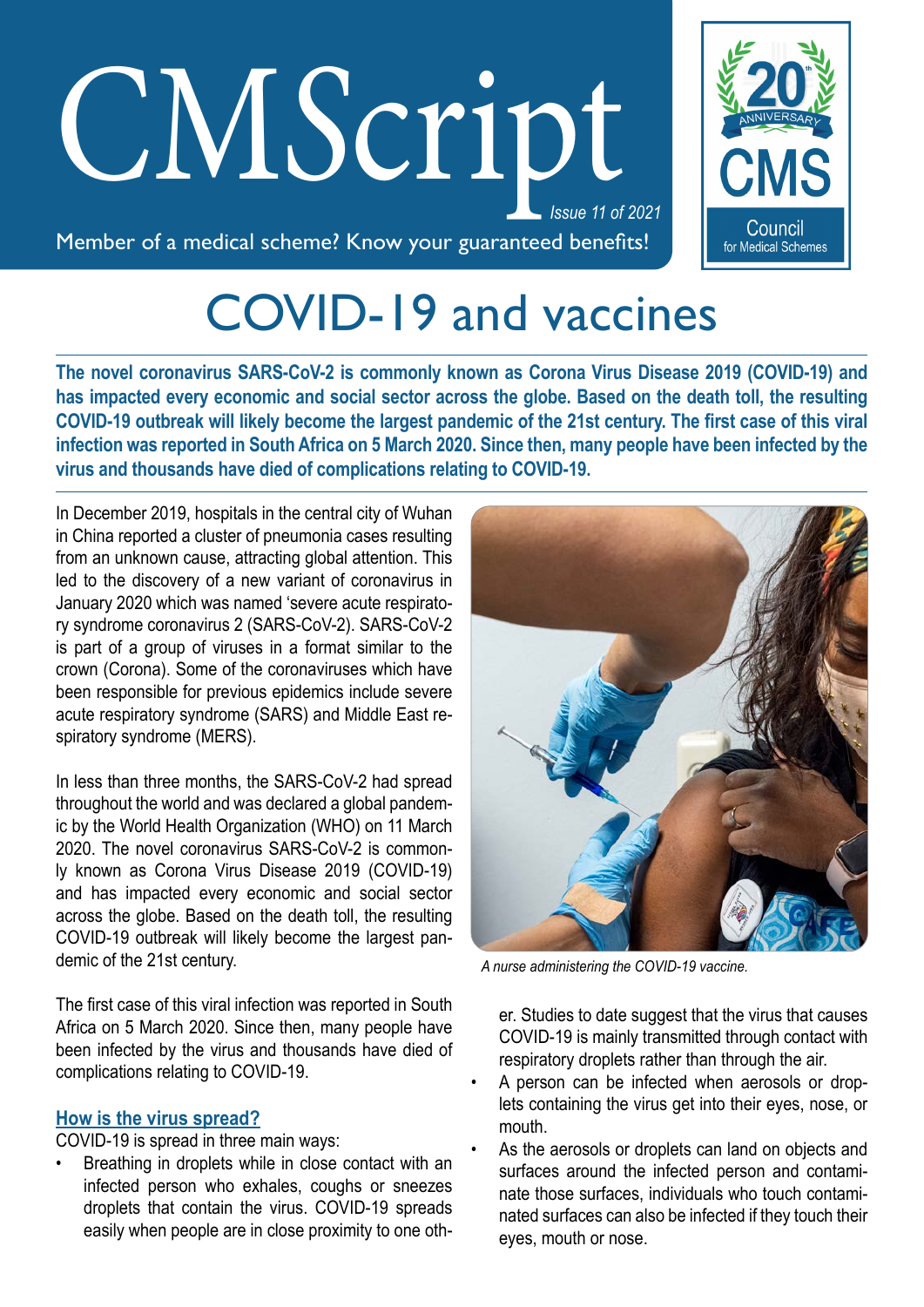### **What are the symptoms of COVID-19?**

Individuals who have been infected by COVID-19 may present with mild, moderate or severe illness. Symptoms may appear 2-14 days after exposure to the virus and include:

- Fever or chills
- Cough
- Shortness of breath or difficulty breathing
- **Fatigue**
- Muscle or body aches
- Headache
- New loss of taste or smell
- Sore throat
- Congestion or runny nose
- Nausea or vomiting
- Diarrhoea

Some people become infected but do not develop any symptoms and do not feel unwell. Almost eight out of ten people recover from the disease without medical treatment, however, one out of every six people who get COVID-19 may become seriously ill and develop difficulty breathing. People with fever, cough and difficulty in breathing should seek medical attention.

In more severe cases, the disease can lead to pneumonia, kidney failure and even death. Older people, and those with underlying medical problems like high blood pressure, heart problems, and diabetes mellitus are more likely to develop serious illness. The cardiovascular (heart and blood vessels) system is also often affected by COVID-19 resulting in complications such as blood clots, injury to the heart muscle, irregular heart beats, and heart failure, to name a few.

# **Testing for COVID-19**

Testing for COVID-19 should be considered in anyone with symptoms of an acute respiratory tract infection (upper or lower), with or without symptoms such as fe‑ ver, fatigue and body aches. In mild disease, testing directs the need for self-isolation, and identification of new cases through contact tracing, and testing of contacts. Currently, a reverse real-time polymerase chain reaction (rRT-PCR) test is the 'gold standard' for the diagnosis of COVID-19. Antigen testing may be performed where rRT-PCR testing is not available or in instances where there is a delay in getting the rRT-PCR test results.

#### **How to prevent and reduce the spread?**

At the community level, the most important measures to reduce infection spread rely on case detection, isolation, and contact tracing of positive cases, followed by quarantine of those exposed. To prevent the spread of the COVID-19, authorities such as the World Health Organization (WHO), the National Department of Health (NDoH), and the National Institute for Communicable Diseases (NICD) recommend the following measures:

- Wearing a mask over the nose and mouth in public spaces
- Covering the mouth when coughing with a tissue or bent elbow
- Keeping a safe distance of at least one meter from others
- Washing hands frequently with soap and water for 20 seconds or sanitising with a sanitiser containing 70% alcohol
- Avoiding close contact with anyone who is sick or has symptoms
- Having small outdoor gatherings in well ventilated areas if permitted

COVID-19 may persist on surfaces for some time ranging from hours to days. To minimise the risk of transmission from contaminated surfaces, it is important to use disinfectants and detergents to kill the virus. Several disinfectants are available on the market and can be used to clean surfaces that may be contaminated by the virus.

# **Treatment**

There is currently no specific medical intervention known against COVID-19 and preventive vaccination is therefore highly recommended. Treatment of the disease de‑ pends on the severity and the presenting symptoms.

#### **Vaccination**

The COVID-19 pandemic has shown that even the most advanced health care systems cannot sustain a massive influx of severely ill patients in their facilities. A vaccine for COVID-19 is perhaps the best hope for ending the pandemic. The development of COVID-19 vaccines has indeed generated a renewed sense of hope for many who have been devastated by the loss of lives and livelihoods from the disease. However, as the acquisition and roll-out of COVID-19 vaccines gain momentum, emerging vaccine hesitancy is a concern.

In general, vaccines contain weakened or inactive parts of a particular organism or germ to trigger an immune response within the body. This weakened version does not cause the disease in the person being vaccinated but rather prompts the immune system to respond to that particular organism that is being introduced in the body.